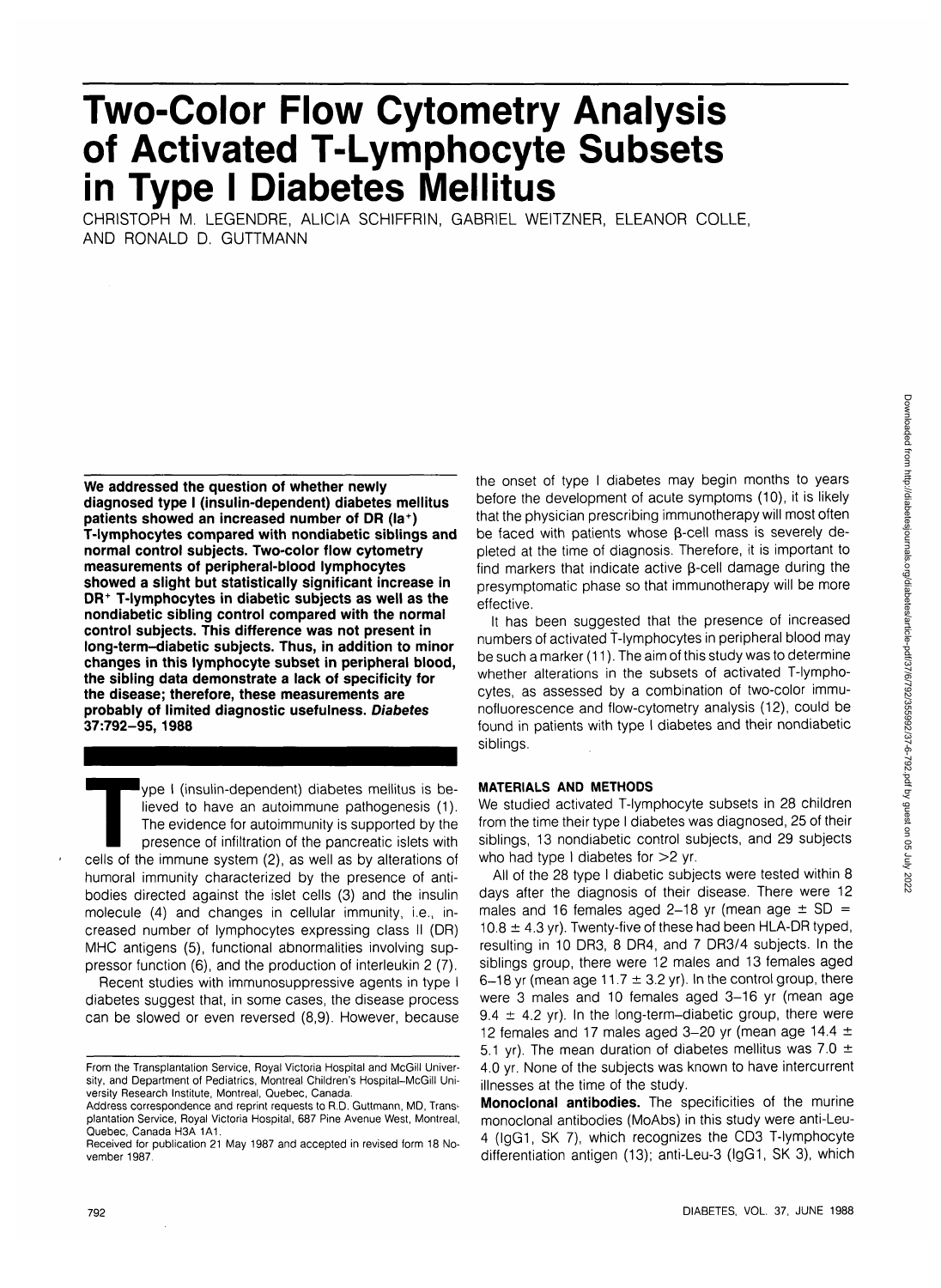Downloaded from http://diabetesjournals.org/diabetes/article-pdf/37/6/792/355992/37-6-792.pdf by guest on 05 July 2022 Downloaded from http://diabetesjournals.org/diabetes/article-pdf/37/6/792/355992/37-6-792.pdf by guest on 05 July 2022

recognizes the CD4 T-lymphocyte differentiation antigen (13); anti-Leu-2 (lgG1, SK 1), which recognizes the CD8 Tlymphocyte differentiation antigen (13); and anti-DR (lgG2a, L243), which recognizes a nonpolymorphic HLA-DR determinant (14). All antibodies were kindly supplied by A. Saunders and N. Warner (Becton Dickinson Monoclonal Antibody Center, Mountain View, CA). These MoAbs were directly conjugated with fluorescein isothiocyanate (FITC) or phycoerythrin (PE) (15).

**Cells.** Mononuclear cells were isolated via a Ficoll-Hypaque gradient (Pharmacia, Piscataway, NJ). Cells were then washed three times in Hanks' balanced salt solution (HBSS) containing magnesium, sodium bicarbonate, and phenol red but no calcium. They were then resuspended for staining via a standard procedure (16).

**Two-color immunofluorescence staining.** Mononuclear cells (5  $\times$  10<sup>5</sup>) in a total volume of 50  $\mu$  of diluent were placed into  $12 \times 75$ -nm polystyrene tubes (Falcon, Oxnard, CA). One microgram of an FITC MoAb (anti-Leu-4, -3, or -2) was added to each tube. Tubes were then agitated and incubated for 30 min at 4°C in the dark. Five milliliters of diluent was added to each tube, and the samples were centrifuged at 400  $\times$  g for 5 min. The supernatant was removed, and 1  $\mu$ g of PE anti-Leu-DR was added. Samples were then agitated and incubated for an additional 30 min. Five milliliters of diluent was added to each tube, and the samples were centrifuged at 400  $\times$  g for 5 min. The supernatant was removed, and the pellet was resuspended in a 1% paraformaldehyde/0.85% saline solution. Fixed cells were stored at 4°C in the dark until analysis (<1 day). All washes and dilutions were performed with HBSS containing 0.1% NaN<sub>3</sub>. All procedures were performed in the dark. Controls consisted of unstained cells and cells stained with isotypematched mouse MoAbs directly conjugated to FITC or PE to assess Fc-related nonspecific binding.

**Two-color flow-cytometry analysis.** This was performed with a FACS Analyzer (Becton Dickinson, Sunnyvale, CA). The details of analysis have been published (16). Fluorescence emission was measured at 530 nm for FITC and 575 nm for PE. Wide-angle forward light scatter, Coulter volume, and green (FITC) and red (PE) fluorescence were measured and analyzed in "list mode" by a Consort 30 computer system (Becton Dickinson FACS Division). Fluorescent measurements were in log scale. We used the MoAb anti-Leu-M3 directly conjugated with FITC to detect mature monocytes. The monocyte contamination within the gated-lymphocyte population was <1 % in each sample and not statistically different in the various groups. For each sample, 10,000 cells were acquired. In determining the percentage of positive cells, a marker was set on the appropriate control histogram such that <1% of the cells were beyond the limits of this marker. From this reference point the percentage of cells in the specific MoAb-stained sample histogram was calculated. The mean and mode of the channel number and the peak and coefficient of variation were also determined and compared between the groups as an indirect measure of surface antigen density. Two-parameter data were collected into a  $64 \times 64$  matrix and displayed as "contour maps" (Fig. 1). The relative percentage of cells in each quadrant representing singly or doubly stained cells was displayed and recorded.



**FIG. 1. Two-dimensional contour map showing subpopulation of Tlymphocytes coexpressing class II (DR) antigens found in recently diagnosed diabetic patient. y-Axis represents log scale of red fluorescence (anti-DR phycoerythrin; PE), and x-axis represents green fluorescence (anti-Leu-4 fluorescein isothiocyanate; FITC). Quadrant 2 shows subpopulation of doubly stained DR<sup>+</sup> T-lymphocytes.**

**Statistics.** Statistical analysis of the results was done with SPSS one-way analysis of variance (ANOVA) and Student-Newman-Keuls a posteriori contrast test of means. Student's t tests of lymphocyte subsets between two periods were also done.

### **RESULTS**

First, we compared relative numbers of activated T-lymphocyte subsets in newly diagnosed diabetic subjects, their siblings, and control and long-term-diabetic subjects. With Student Newman-Keuls analysis to compare these values, there was a significant difference among the four groups (Table 1).

The percentage of Leu-4<sup>+</sup> /DR<sup>+</sup> lymphocytes was significantly elevated in newly diagnosed diabetic subjects compared with control and long-term-diabetic subjects. The percentage of Leu-4<sup>+</sup> /DR<sup>+</sup> lymphocytes in the siblings group was also significantly elevated compared with the long-termdiabetic group. However, there was no difference between the newly diagnosed diabetic subjects and their siblings. For these two groups, there also was no difference in the fluorescence histogram mean (135 vs. 134, respectively) and mode (131 vs. 133, respectively) channel number, representing a measure of density of DR on T-lymphocytes, between the newly diagnosed diabetic subjects and siblings. However, this result shows an increase in these groups compared with the 6-mo determination and the nondiabetic control subjects who had a mean (111 vs. 114, respectively) and mode (91 vs. 102, respectively) channel number.

The percentage of Leu-3+/DR+ lymphocytes did not statistically increase in newly diagnosed diabetic subjects compared with control and long-term-diabetic subjects. There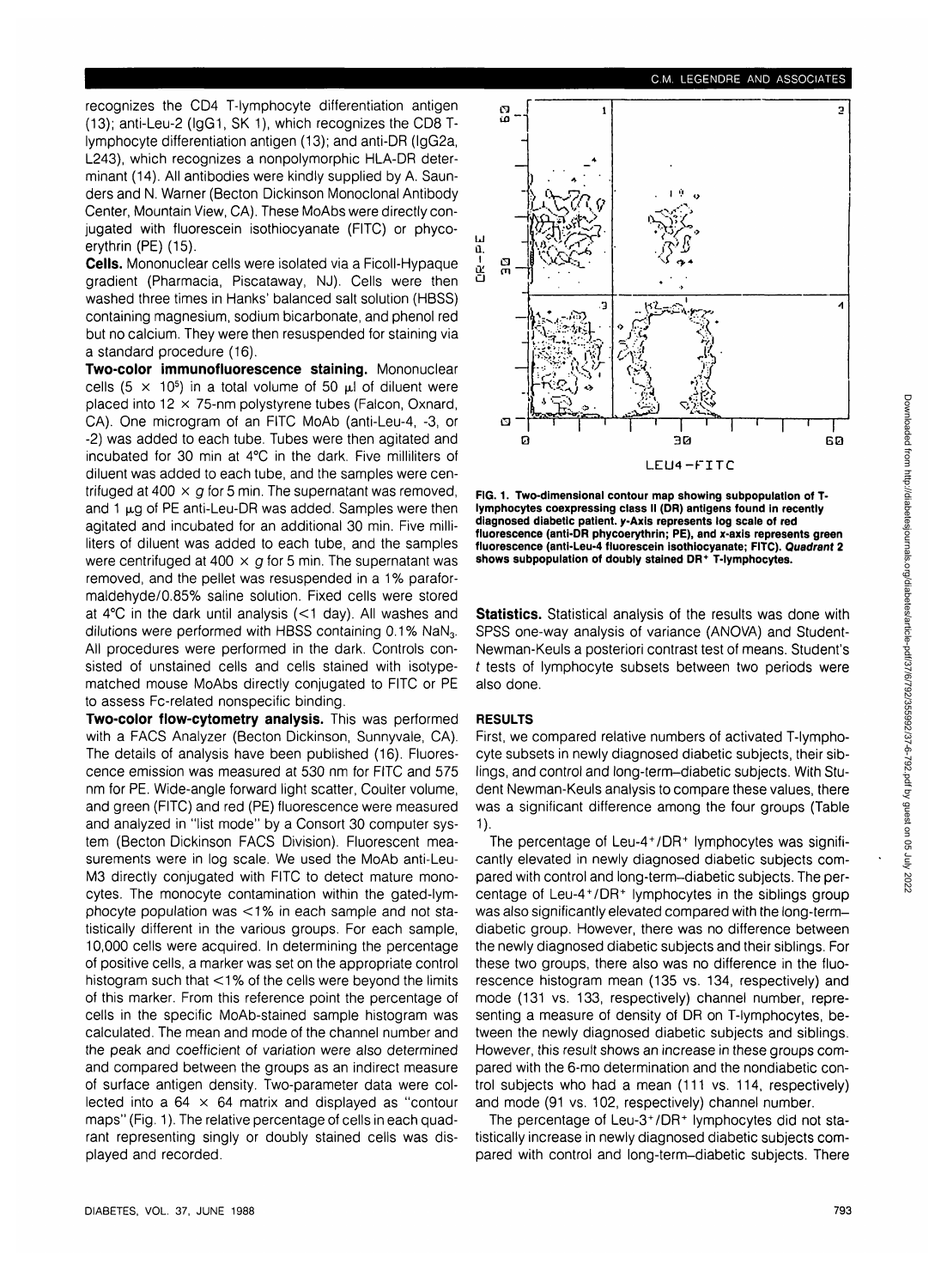TABLE 1

Student-Newman-Keuls analysis between means of relative numbers of activated T-lymphocyte subsets

|                                                                             | <b>Subjects</b>                                  |                                                   |                                                    |                                                                |                         |                      |
|-----------------------------------------------------------------------------|--------------------------------------------------|---------------------------------------------------|----------------------------------------------------|----------------------------------------------------------------|-------------------------|----------------------|
| Phenotype subset                                                            | Newly diagnosed<br>diabetic<br>$(n = 28)$        | Siblings<br>$(n = 25)$                            | Control<br>$(n = 13)$                              | Long-term<br>diabetic<br>$(n = 29)$                            |                         | p                    |
| Leu-4 $+$ /DR $+$<br>Leu- $3^+/DR^+$<br>Leu-2 <sup>+</sup> /DR <sup>+</sup> | $17 \pm 1.1"$<br>$0.9 \pm 0.6$<br>$0.5 \pm 0.41$ | $1.3 \pm 0.7$ †<br>$0.7 \pm 0.4$<br>$0.4 \pm 0.2$ | $0.8 \pm 0.3^*$<br>$0.5 \pm 0.3$<br>$0.2 \pm 0.11$ | $0.8 \pm 0.3$ <sup>*</sup> t<br>$0.5 \pm 0.3$<br>$0.2 \pm 0.2$ | 5.950<br>2.949<br>5.075 | .001<br>.038<br>.003 |

Values are percents  $\pm$  SD. Values sharing symbols were different at  $P < 0.05$ .

was no significant difference between siblings and the other three groups. The percentage of Leu-2<sup>+</sup> /DR<sup>+</sup> lymphocytes significantly increased in newly diagnosed diabetic subjects compared with control and long-term-diabetic subjects. There was no significant difference between siblings and the other three groups.

Surprisingly, newly diagnosed diabetic subjects showed fewer peripheral-blood lymphocytes compared with control  $(2316 \pm 825/\text{mm}^3 \text{ vs. } 3191 \pm 957/\text{mm}^3, t = 3.582, P = .001)$ and long-term-diabetic (2316  $\pm$  825/mm<sup>3</sup> vs. 2757  $\pm$  624/ mm<sup>3</sup>) subjects. Siblings showed a similar pattern compared with control (2104  $\pm$  551/mm<sup>3</sup> vs. 3191  $\pm$  957/mm<sup>3</sup>) and  $long-term$ -diabetic (2104  $\pm$  551/mm<sup>3</sup> vs. 2757  $\pm$  624/mm<sup>3</sup>) subjects.

Finally, in 11 type I diabetic children, the comparison of activated T-lymphocyte subsets at time of diagnosis and 6 mo later showed the abnormalities seen at time of diagnosis were corrected with time (Table 2). The values that were observed are similar to those found in the control and longterm-diabetic subjects.

## **DISCUSSION**

Our findings confirm and extend previous observations that newly diagnosed type I diabetic subjects and their nondiabetic siblings have an increase in the percentage of activated T-lymphocytes (11,12). However, these abnormalities corrected with time, because 6 mo after diagnosis the activated T-lymphocytes in newly diagnosed diabetic subjects and their siblings were comparable to long-term-diabetic and control subjects.

The increase in activated T-lymphocytes found in newly diagnosed diabetic subjects was found in percentages of Leu-4<sup>+</sup>/DR<sup>+</sup> and its major subsets, Leu-3<sup>+</sup>/DR<sup>+</sup> and Leu-2+ /DR<sup>+</sup> . This result was also seen in the siblings, in which the Leu-4<sup>+</sup> /DR<sup>+</sup> lymphocytes were significantly increased compared with controls, but the small number of positive cells and the variability made the Leu-2+/DR+ and Leu-3+/ DR+ subset differences less obvious.

Increased levels of activated T-lymphocytes in 14 of 15 recently diagnosed diabetic subjects and in 5 of 7 unaffected cotwins were reported by Alviggi et al. (11). In their study, increased levels of activated T-lymphocytes were present in 9 type I subjects and in 2 twins retested 6 mo after the diagnosis. Similarly, increased levels of activated T-lymphocytes in both newly diagnosed diabetic subjects (5) and firstdegree nondiabetic relatives were reported by Pozzilli (12). In those studies, the percentage of activated T-lymphocytes was higher than it was in our study. This difference could be explained by the fact that the MoAbs in those studies did not define activated T-lymphocytes when tested on unpurified cells and that the number of positive cells was determined only with the fluorescence microscope, by counting several hundred cells. The two-color flow-cytometry technique we used allowed us to analyze a larger number of cells per sample (10,000) and to decrease to  $\leq$ 1% the cells beyond the limits of the specific markers so that only lymphocytes would be gated. Hitchcock et al. (17) reported observations similar to ours in terms of a slight but significant increase in DR+ T-lymphocytes in some patients, and, using a two-color flow system, they also found evidence for increased expression of DR on these cells. We also found evidence for increased DR expression, but this evidence appeared in newly diagnosed diabetic subjects as well as in the nondiabetic siblings compared with the measurement 6 mo after diagnosis or with the nondiabetic control subjects. Thus, there appeared to be little specificity to this measurement.

Although the difference in activated T-lymphocytes between newly diagnosed type I diabetic subjects and their siblings was significant compared with control and longterm-diabetic subjects, the small increase and the high variability found in each group suggest that the presence of activated T-lymphocytes may not be a good predictor of  $\beta$ cell destruction, especially in the age group we studied. Furthermore, the normal levels of activated T-lymphocytes found 6 mo after diagnosis suggest that activation of T-lymphocytes may be a transient or fluctuating phenomenon not specifically marking  $\beta$ -cell destruction but indicating instead a general activation of the immune system in response to an acute illness or stress. Another possible explanation for the lower levels of activated T-lymphocytes found in our diabetic

#### TABLE 2

Activated T-lymphocyte subsets in 11 type I diabetic patients at time of diagnosis and 6 mo later

| Phenotype<br>subset                                                                           | At time<br>of type I<br>diagnosis | 6 mo after<br>type I<br>diagnosis            | t                   | P            |
|-----------------------------------------------------------------------------------------------|-----------------------------------|----------------------------------------------|---------------------|--------------|
| Lymphocytes/mm <sup>3</sup> $\pm$ SD 2095 $\pm$ 363 2188 $\pm$ 675 0.380<br>Leu-4+/DR+        |                                   |                                              |                     | ΝS           |
| Percent $\pm$ SD<br>$n/mm^3 \pm SD$                                                           | $2.2 \pm 1.3$<br>$46 \pm 27$      | $1.1 \pm 0.6$ 2.470<br>$25 \pm 13$ 2.142 043 |                     | .021         |
| Leu- $3^+/DR^+$<br>Percent $\pm$ SD<br>$n/mm^3 \pm SD$<br>Leu-2 <sup>+</sup> /DR <sup>+</sup> | $1.3 \pm 0.8$<br>$27 \pm 16$      | $0.7 \pm 0.4$<br>$14 \pm 8$                  | 2.402 .025<br>2.194 | .039         |
| Percent $\pm$ SD<br>$n/mm3 \pm SD$                                                            | $0.7 \pm 0.4$<br>$14 \pm 9$       | $0.3 \pm 0.2$ 2.846<br>$6 \pm 5$             | 2.341               | .010<br>.029 |